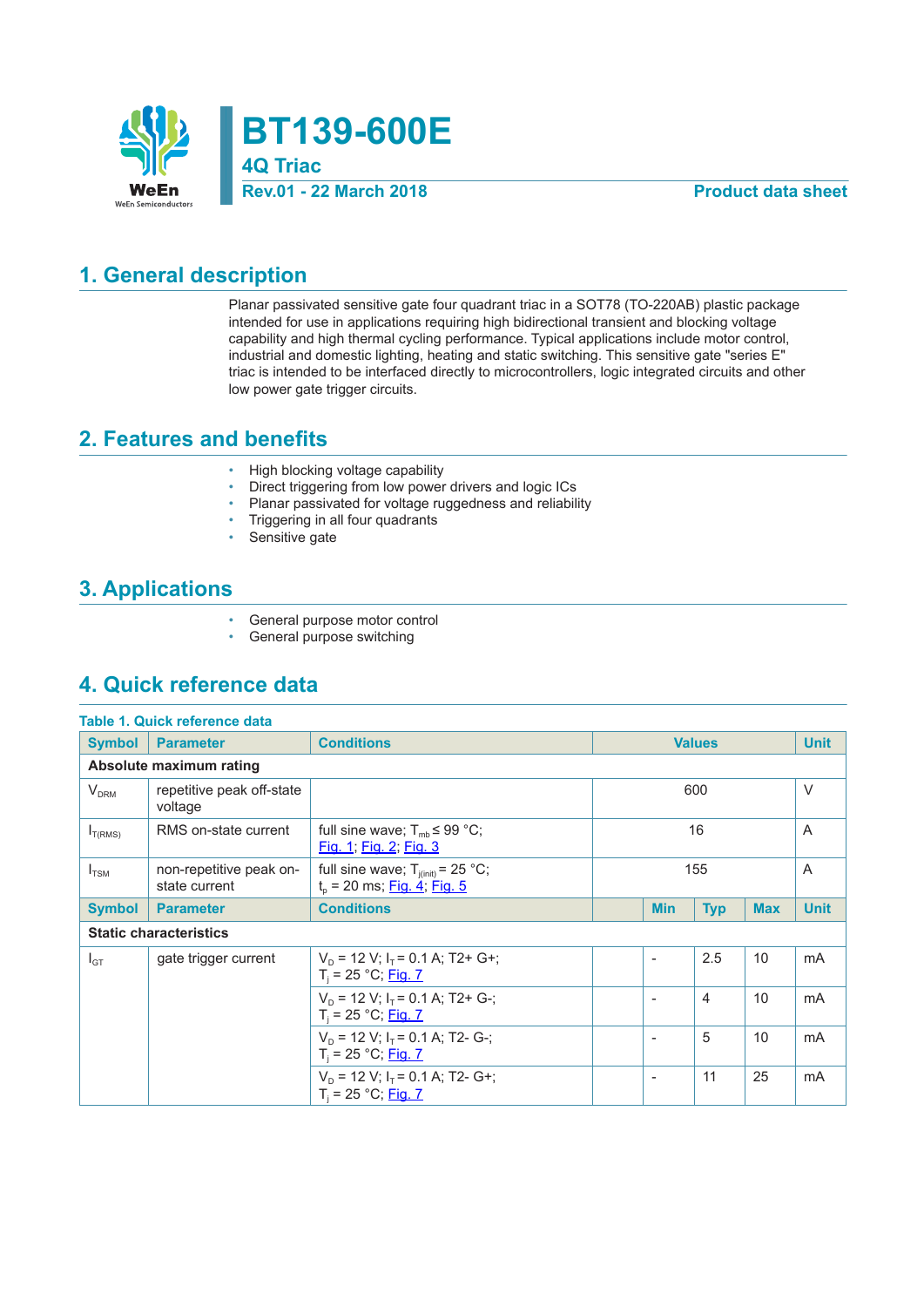# **5. Pinning information**

|                | <b>Table 2. Pinning information</b> |                                |                           |                       |
|----------------|-------------------------------------|--------------------------------|---------------------------|-----------------------|
| <b>Pin</b>     | <b>Symbol</b>                       | <b>Description</b>             | <b>Simplified outline</b> | <b>Graphic symbol</b> |
|                | T1                                  | main terminal 1                | mb                        |                       |
| $\overline{2}$ | T <sub>2</sub>                      | main terminal 2                |                           |                       |
| 3              | G                                   | gate                           |                           | sym051                |
| mb             | T <sub>2</sub>                      | mounting base; main terminal 2 | 123                       |                       |

# **6. Ordering information**

| <b>Table 3. Ordering information</b> |                |                                                                                     |                |
|--------------------------------------|----------------|-------------------------------------------------------------------------------------|----------------|
| <b>Type number</b>                   | <b>Package</b> |                                                                                     |                |
|                                      | <b>Name</b>    | <b>Description</b>                                                                  | <b>Version</b> |
| BT139-600E                           | TO-220AB       | plastic single-ended package; heatsink mounted;<br>1 mounting hole; 3-lead TO-220AB | SOT78          |

# **7. Marking**

| <b>Table 4. Marking codes</b> |                      |  |  |  |  |
|-------------------------------|----------------------|--|--|--|--|
| Type number                   | <b>Marking codes</b> |  |  |  |  |
| BT139-600E                    | BT139-600E           |  |  |  |  |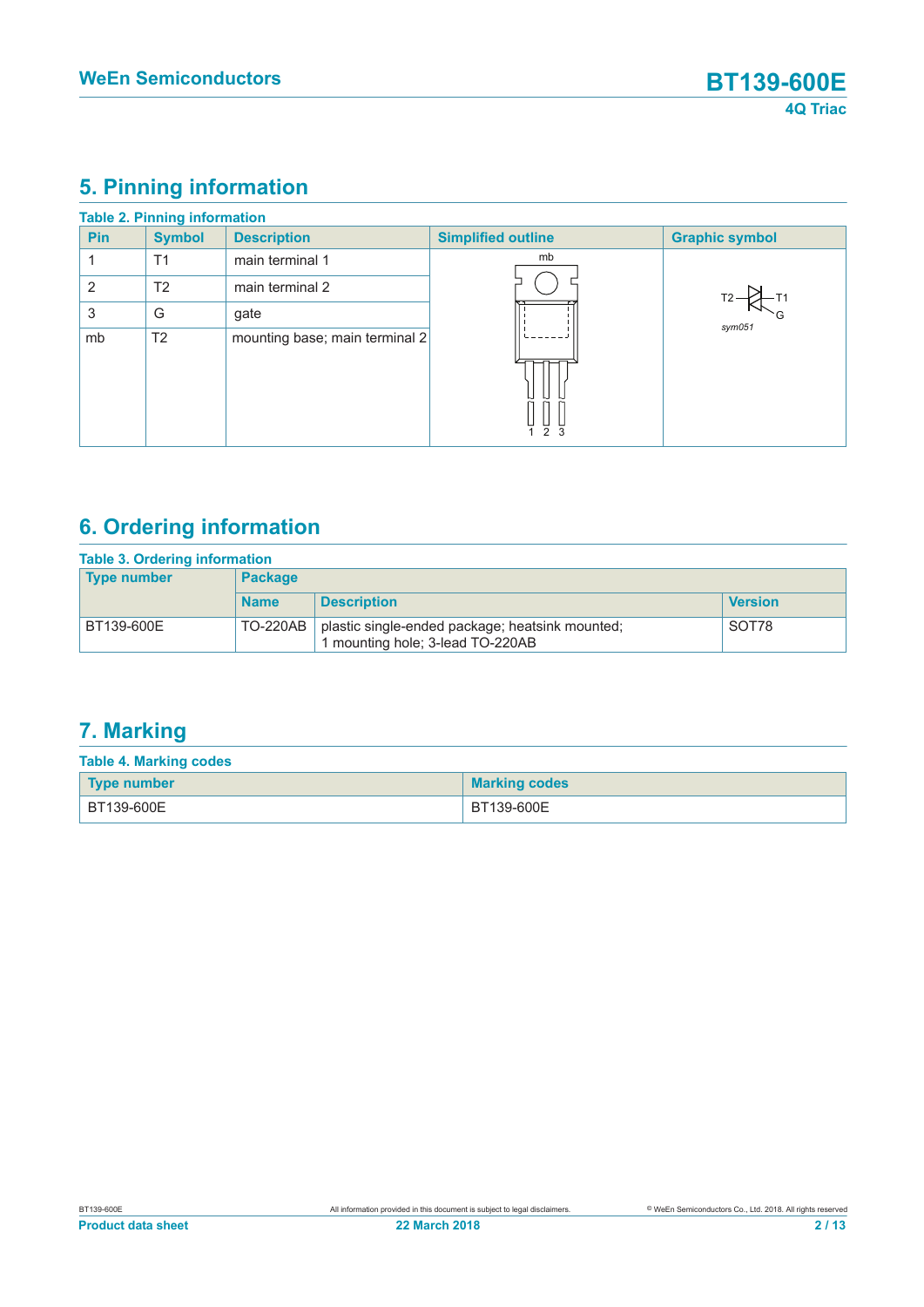# **8. Limiting values**

#### **Table 5. Limiting values**

*In accordance with the Absolute Maximum Rating System (IEC 60134).*

| <b>Symbol</b>    | <b>Parameter</b>                         | <b>Conditions</b>                                                     | <b>Values</b>  | <b>Unit</b>  |
|------------------|------------------------------------------|-----------------------------------------------------------------------|----------------|--------------|
| $V_{DRM}$        | repetitive peak off-state<br>voltage     |                                                                       | 600            | V            |
| $I_{T(RMS)}$     | RMS on-state current                     | full sine wave; $T_{mb} \leq 99$ °C;<br>Fig 1, Fig 2, Fig 3           | 16             | A            |
| $I_{TSM}$        | non-repetitive peak on-<br>state current | full sine wave; $T_{i(int)} = 25 °C$ ;<br>$t_p$ = 20 ms; Fig 4; Fig 5 | 155            | A            |
|                  |                                          | full sine wave; $T_{j(int)} = 25$ °C;<br>$t_{p}$ = 16.7 ms            | 170            | A            |
| l <sup>2</sup> t | $l2t$ for fusing                         | $t_{p}$ = 10 ms; SIN                                                  | 120            | $A^2s$       |
| $dl_T/dt$        | rate of rise of on-state                 | $I_G$ = 20 mA; T2+ G+                                                 | 50             | $A/\mu s$    |
|                  | current                                  | $I_G$ = 20 mA; T2+ G-                                                 | 50             | $A/\mu s$    |
|                  |                                          | $I_G$ = 20 mA; T2- G-                                                 | 50             | $A/\mu s$    |
|                  |                                          | $I_G$ = 50 mA; T2- G+                                                 | 10             | $A/\mu s$    |
| $I_{GM}$         | peak gate current                        |                                                                       | 2              | A            |
| $P_{GM}$         | peak gate power                          |                                                                       | 5              | W            |
| $P_{G(AV)}$      | average gate power                       | over any 20 ms period                                                 | 0.5            | W            |
| $T_{\text{stg}}$ | storage temperature                      |                                                                       | $-40$ to $150$ | $^{\circ}$ C |
| $T_i$            | junction temperature                     |                                                                       | 125            | $^{\circ}C$  |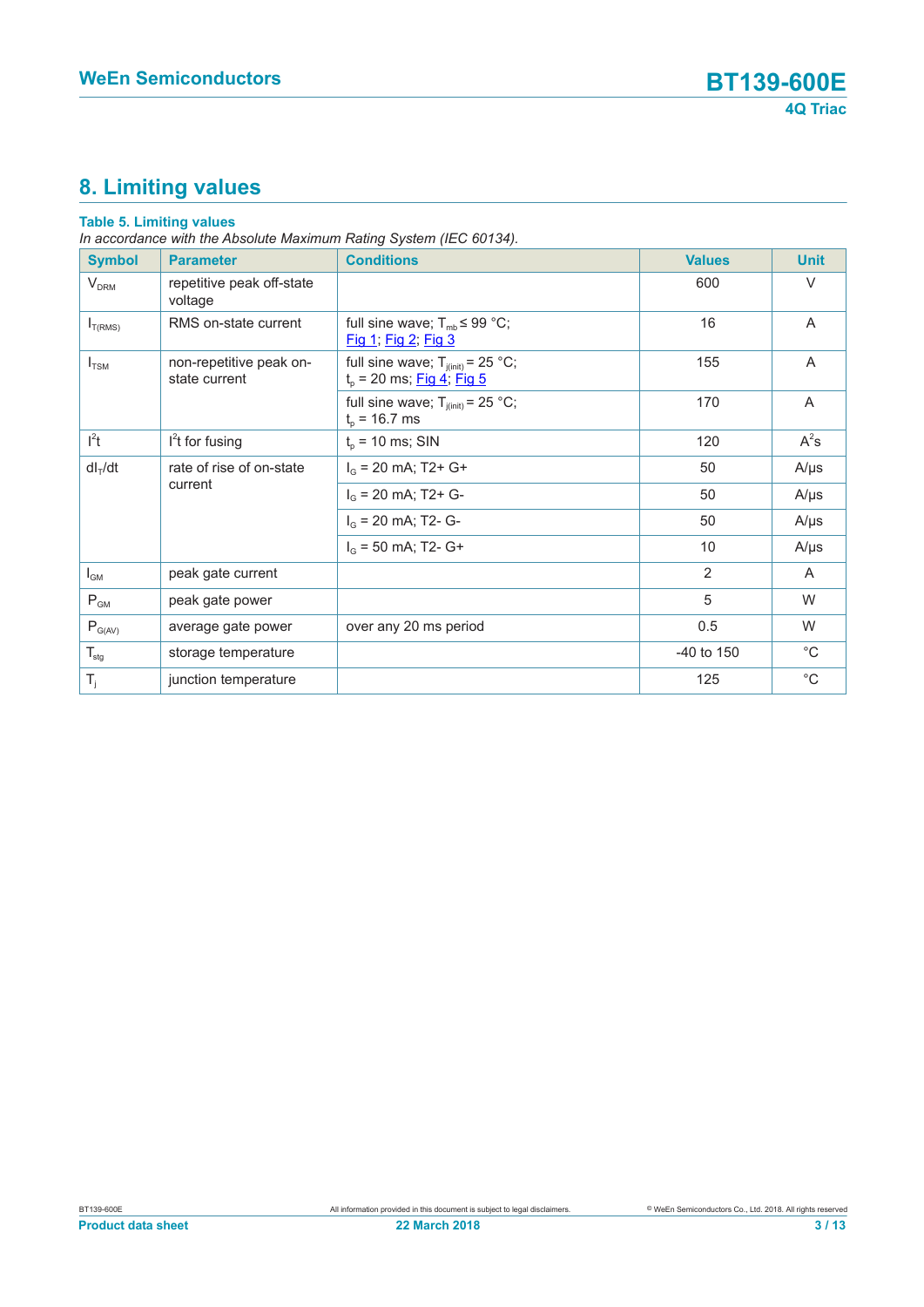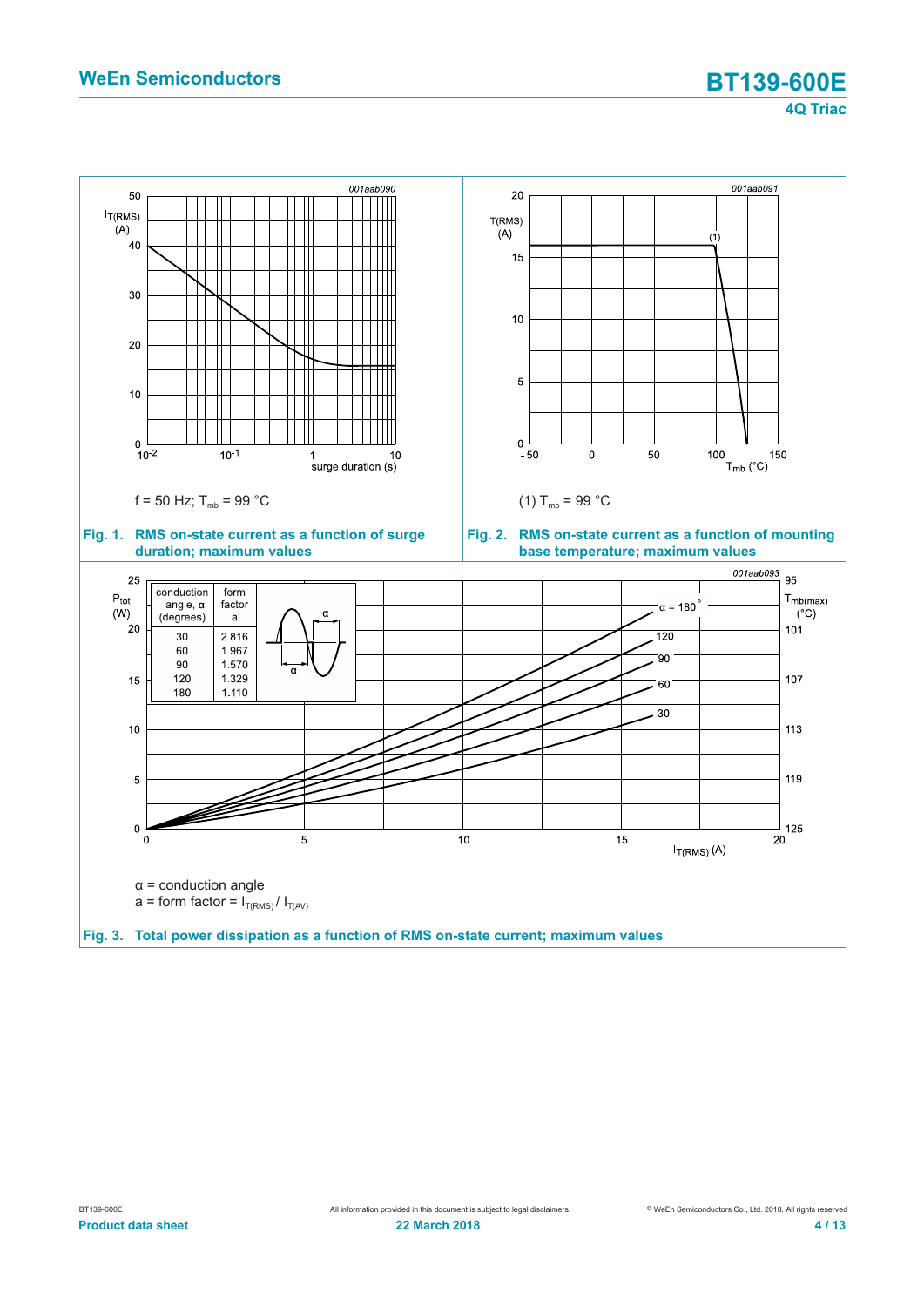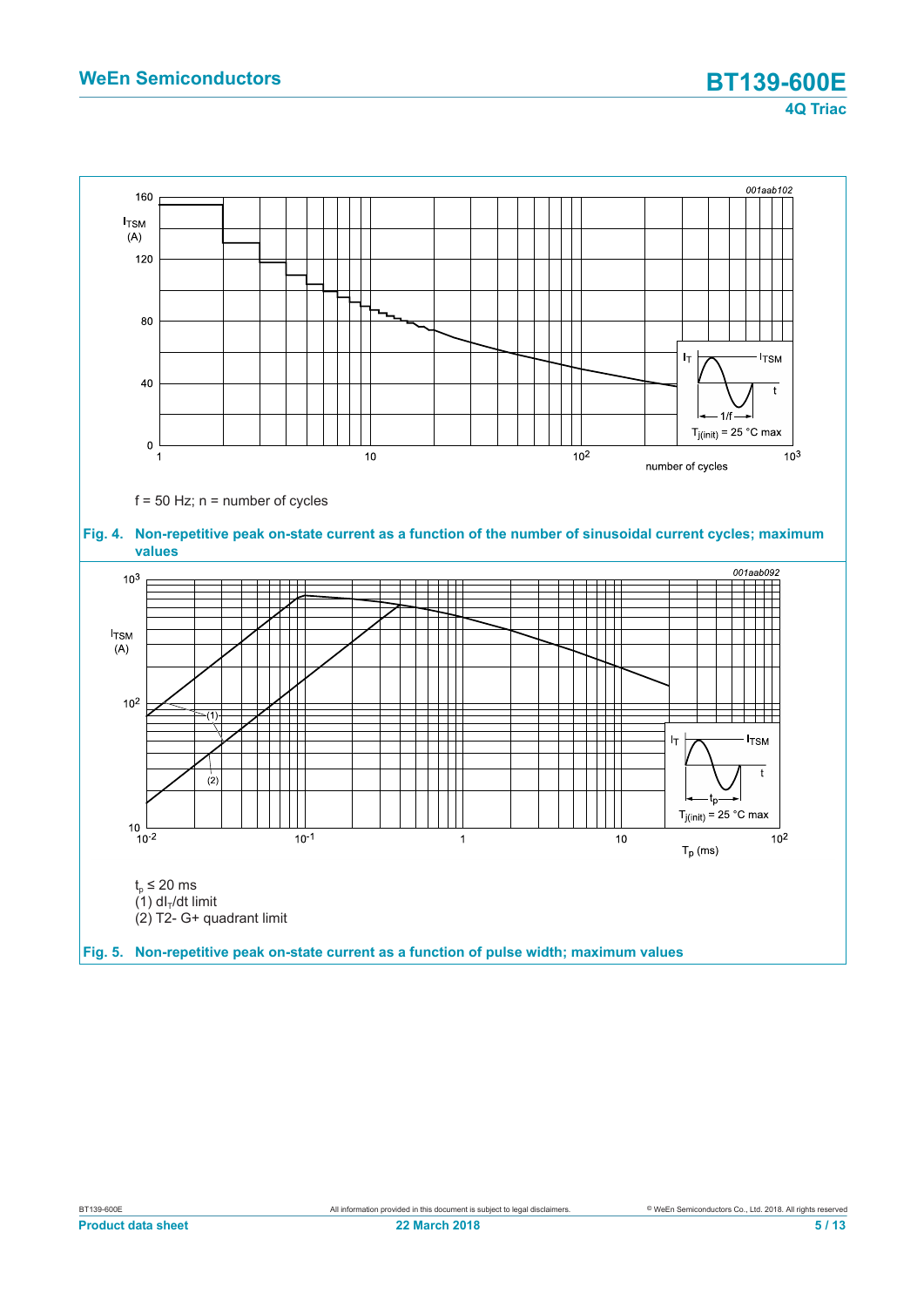### **9. Thermal characteristics**

| <b>Symbol</b>  | <b>Parameter</b>                                  | <b>Conditions</b> | <b>Min</b> | <b>Typ</b> | <b>Max</b> | <b>Unit</b> |
|----------------|---------------------------------------------------|-------------------|------------|------------|------------|-------------|
| $R_{th(j-mb)}$ | thermal resistance                                | full cycle; Fig 6 |            |            | 1.2        | K/W         |
|                | from junction to<br>mounting base                 | half cycle; Fig 6 |            |            | 1.7        | K/W         |
| $R_{th(i-a)}$  | thermal resistance<br>from junction to<br>ambient | in free air       |            | 60         |            | K/W         |

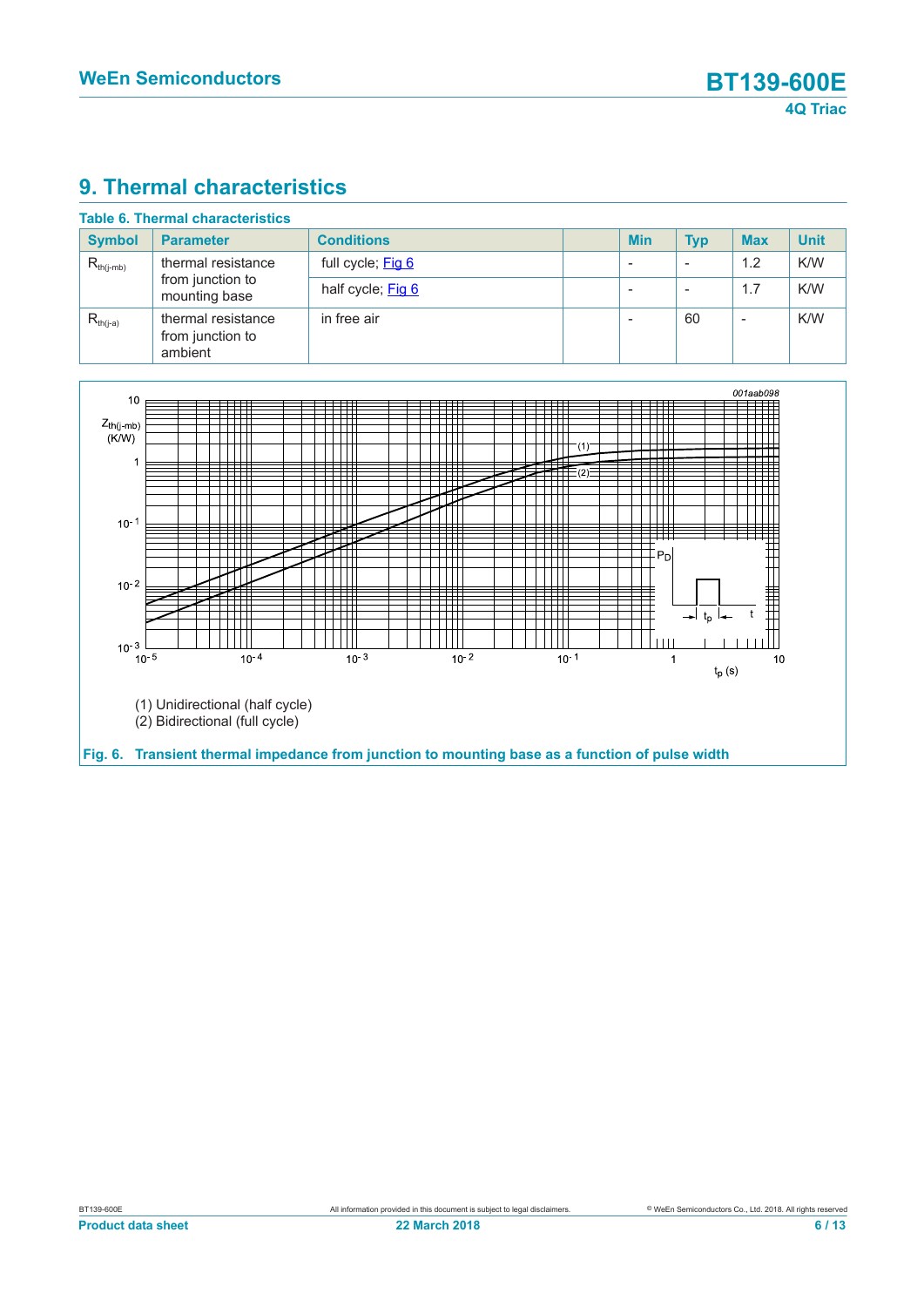# **10. Characteristics**

|                                | <b>Table 7. Characteristics</b>      |                                                                                                                                 |  |                          |                |                          |                |
|--------------------------------|--------------------------------------|---------------------------------------------------------------------------------------------------------------------------------|--|--------------------------|----------------|--------------------------|----------------|
| <b>Symbol</b>                  | <b>Parameter</b>                     | <b>Conditions</b>                                                                                                               |  | <b>Min</b>               | <b>Typ</b>     | <b>Max</b>               | <b>Unit</b>    |
|                                | <b>Static characteristics</b>        |                                                                                                                                 |  |                          |                |                          |                |
| $I_{GT}$                       | gate trigger current                 | $V_p = 12 V$ ; $I_r = 0.1 A$ ; T2+ G+;<br>$T_i = 25 °C;$ Fig. 7                                                                 |  | $\overline{\phantom{a}}$ | 2.5            | 10                       | mA             |
|                                |                                      | $V_p = 12$ V; $I_r = 0.1$ A; T2+ G-;<br>$T_i = 25 °C;$ Fig. 7                                                                   |  | $\blacksquare$           | $\overline{4}$ | 10                       | mA             |
|                                |                                      | $V_p = 12$ V; $I_r = 0.1$ A; T2- G-;<br>$T_i = 25 °C;$ Fig. 7                                                                   |  | $\overline{\phantom{a}}$ | 5              | 10                       | mA             |
|                                |                                      | $V_p = 12 V; I_T = 0.1 A; T2 - G+;$<br>$T_i = 25 °C;$ Fig. 7                                                                    |  | $\overline{\phantom{a}}$ | 11             | 25                       | mA             |
| $I_{L}$                        | latching current                     | $V_p = 12$ V; $I_q = 0.1$ A; T2+ G+;<br>$T_i = 25 °C;$ Fig. 8                                                                   |  | $\overline{\phantom{a}}$ | 3.2            | 30                       | mA             |
|                                |                                      | $V_D$ = 12 V; $I_G$ = 0.1 A; T2+ G-;<br>$T_i = 25 °C;$ Fig. 8                                                                   |  | $\overline{\phantom{a}}$ | 16             | 40                       | m <sub>A</sub> |
|                                |                                      | $V_D$ = 12 V; $I_G$ = 0.1 A; T2- G-;<br>$T_i = 25 °C;$ Fig. 8                                                                   |  | $\overline{\phantom{a}}$ | $\overline{4}$ | 30                       | mA             |
|                                |                                      | $V_p = 12$ V; $I_q = 0.1$ A; T2- G+;<br>$T_i = 25 °C;$ Fig. 8                                                                   |  | $\overline{\phantom{a}}$ | 5.5            | 40                       | mA             |
| $I_{H}$                        | holding current                      | $V_D$ = 12 V; T <sub>i</sub> = 25 °C; Fig. 9                                                                                    |  | $\overline{a}$           | $\overline{4}$ | 45                       | mA             |
| $V_{\tau}$                     | on-state voltage                     | $I_T$ = 20 A; T <sub>i</sub> = 25 °C; Fig. 10                                                                                   |  | $\overline{\phantom{a}}$ | 1.2            | 1.6                      | $\vee$         |
| $V_{GT}$                       | gate trigger voltage                 | $V_p = 12$ V; $I_T = 0.1$ A; $T_i = 25$ °C;<br><b>Fig. 11</b>                                                                   |  |                          | 0.7            | $\mathbf{1}$             | $\vee$         |
|                                |                                      | $V_D$ = 400 V; $I_T$ = 0.1 A; T <sub>i</sub> = 125 °C;<br><b>Fig. 11</b>                                                        |  | 0.25                     | 0.4            | $\overline{a}$           | $\vee$         |
| $I_D$                          | off-state current                    | $V_D$ = 600 V; T <sub>i</sub> = 125 °C                                                                                          |  | $\overline{\phantom{a}}$ | 0.1            | 0.5                      | mA             |
| <b>Dynamic characteristics</b> |                                      |                                                                                                                                 |  |                          |                |                          |                |
| $dV_D/dt$                      | rate of rise of off-state<br>voltage | $V_{DM}$ = 402 V; T <sub>i</sub> = 125 °C; (V <sub>DM</sub> = 67%<br>of $V_{DRM}$ ); exponential waveform; gate<br>open circuit |  | $\overline{\phantom{a}}$ | 50             | $\overline{\phantom{a}}$ | $V/\mu s$      |
| $t_{gt}$                       | gate-controlled turn-on<br>time      | $ITM$ = 20 A; $VD$ = 600 V; $IG$ = 0.1 A; dl <sub>G</sub> /<br>$dt = 5 A/ \mu s$                                                |  | $\overline{\phantom{a}}$ | $\overline{2}$ | $\overline{\phantom{a}}$ | μs             |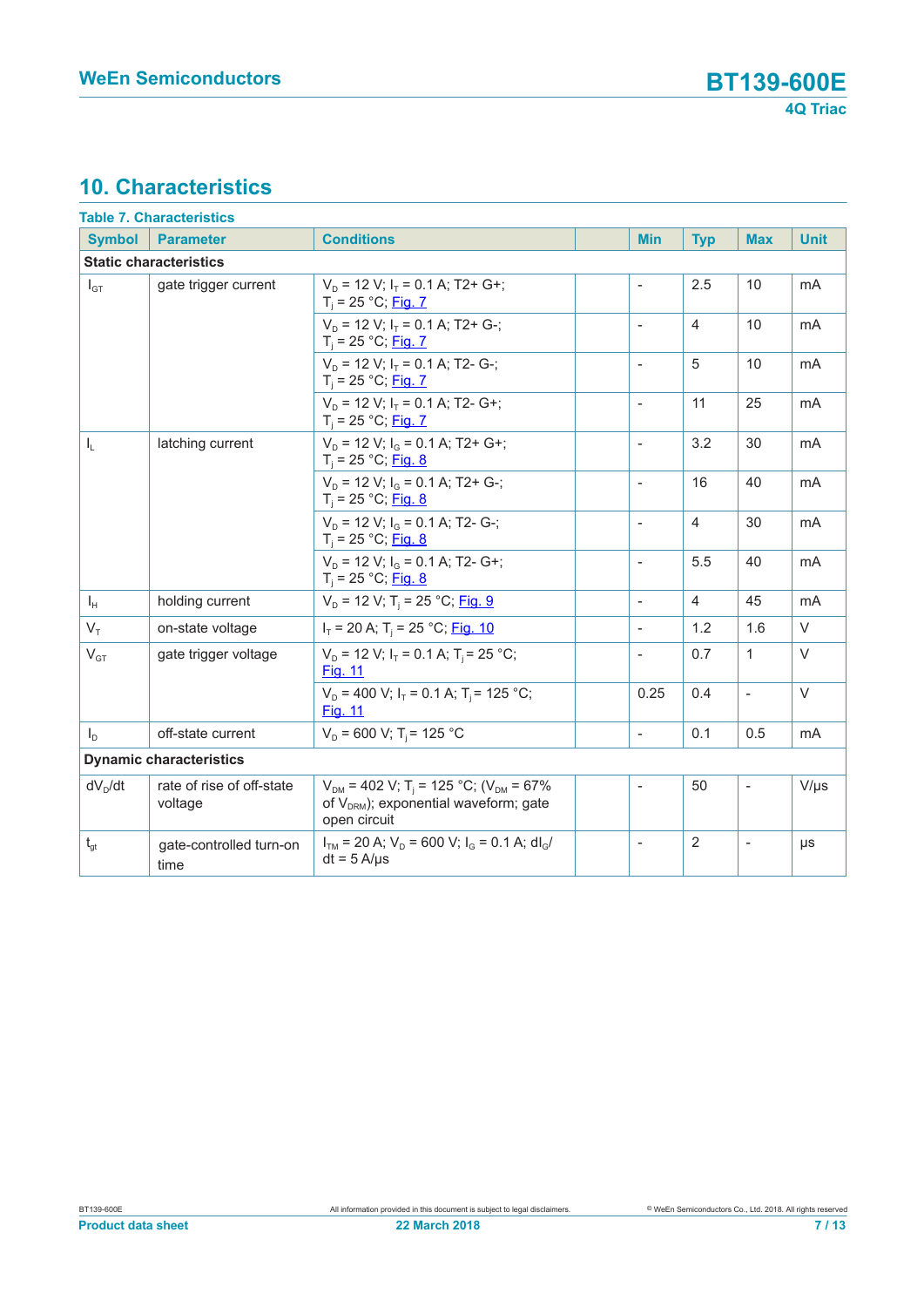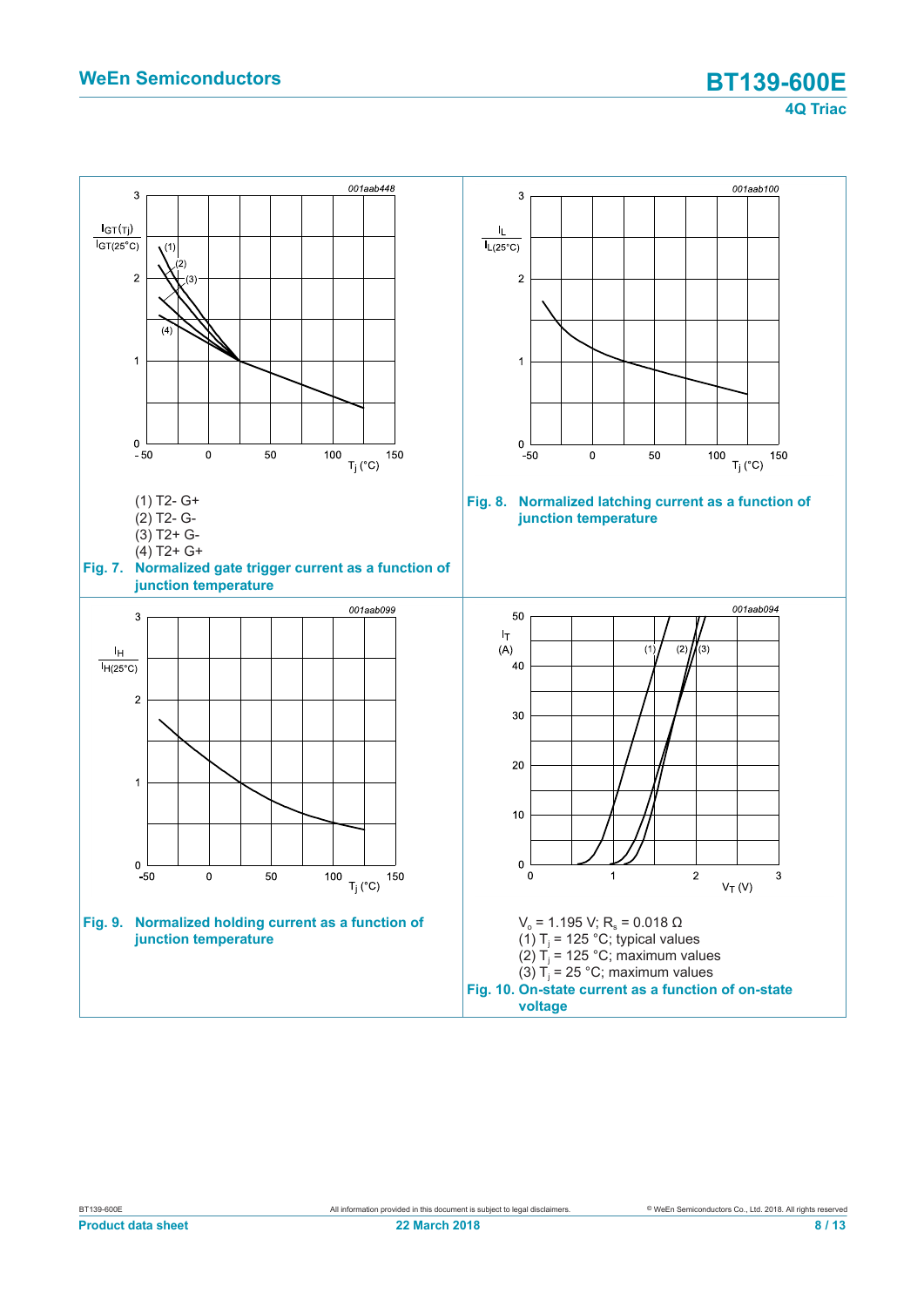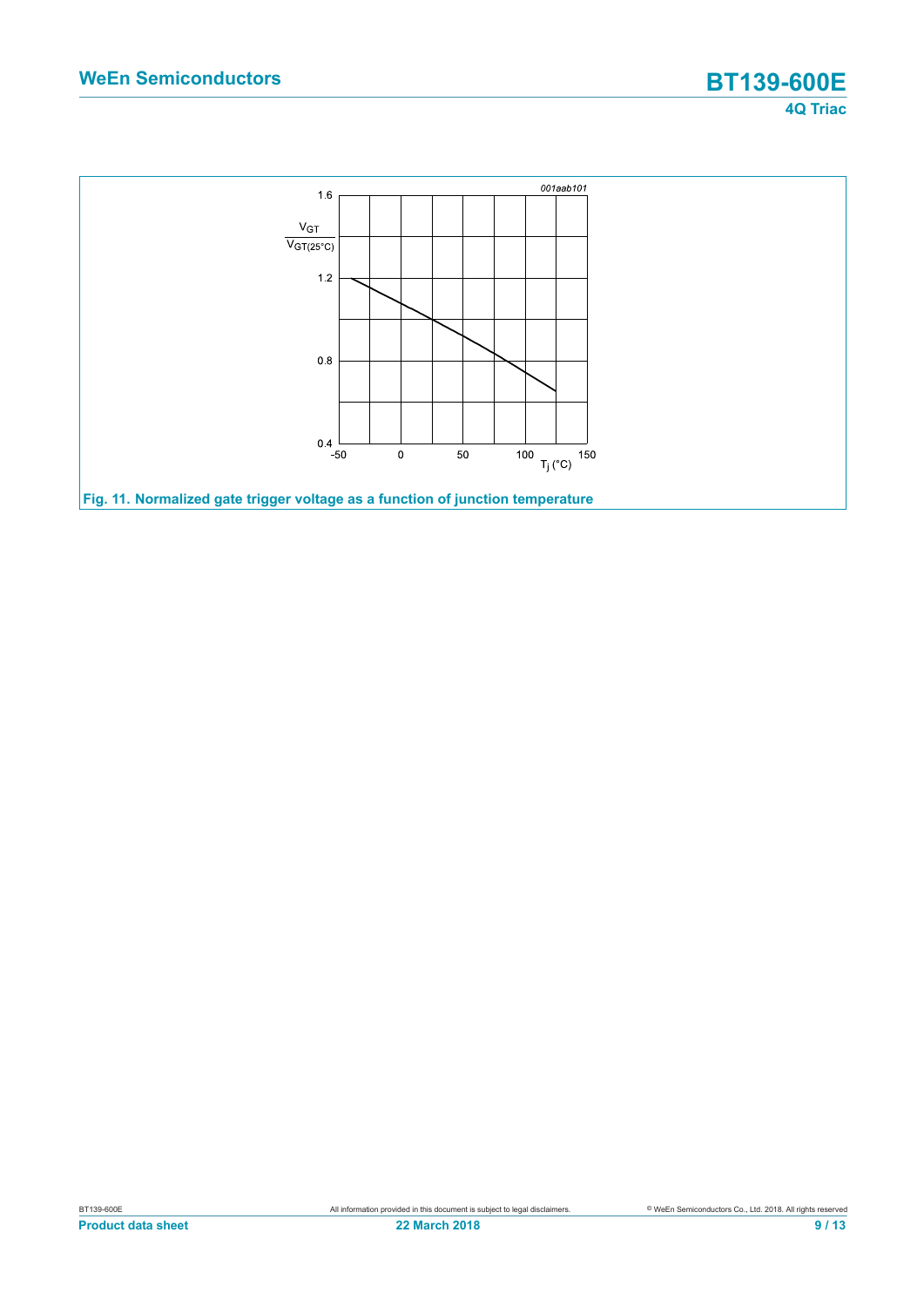# **11. Package outline**

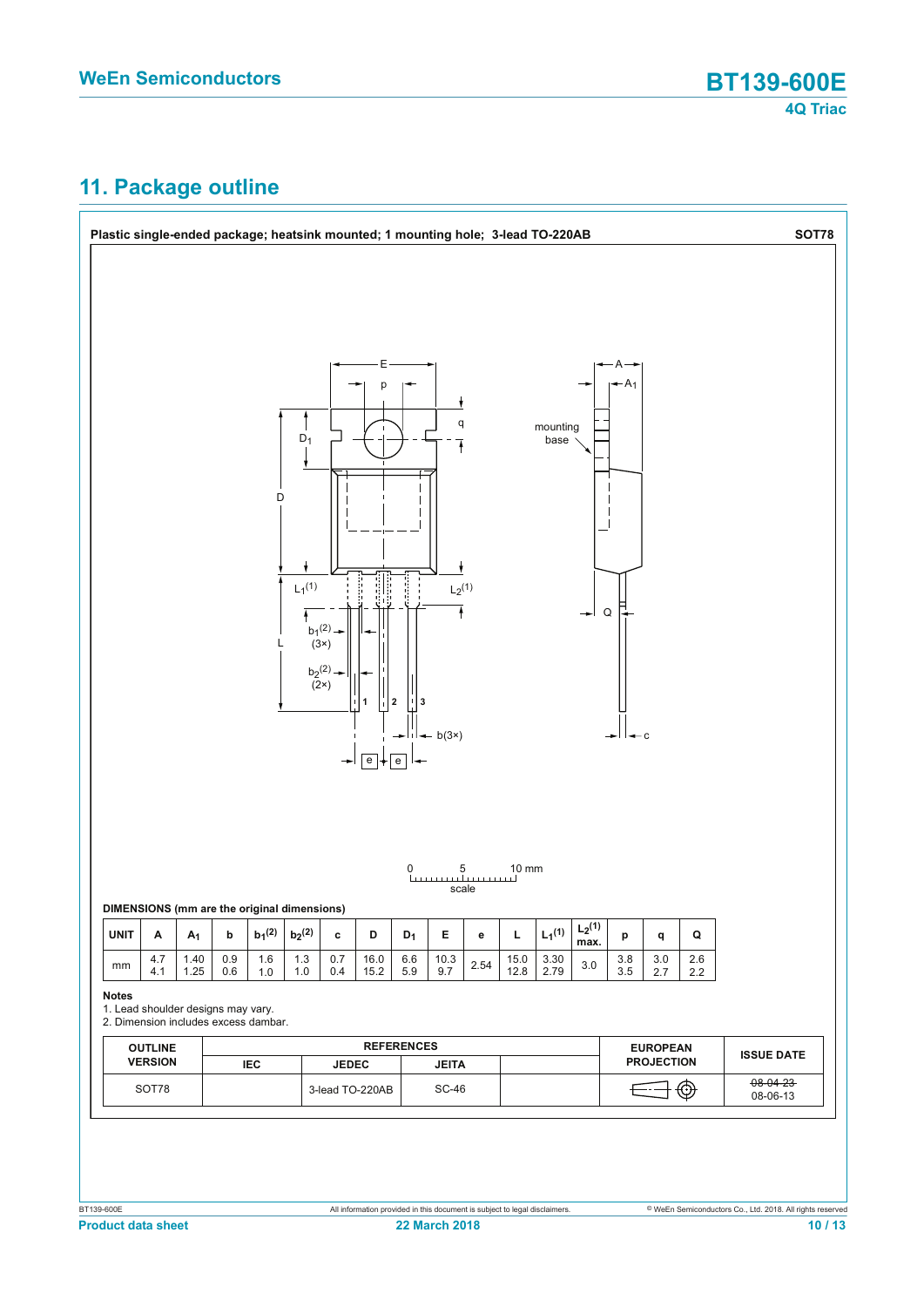# **12. Legal information**

#### **Data sheet status**

| <b>Document</b><br>status [1][2]     | <b>Product</b><br>status [3] | <b>Definition</b>                                                                           |
|--------------------------------------|------------------------------|---------------------------------------------------------------------------------------------|
| Objective<br>[short] data<br>sheet   | Development                  | This document contains data from<br>the objective specification for product<br>development. |
| Preliminary<br>[short] data<br>sheet | Qualification                | This document contains data from the<br>preliminary specification.                          |
| Product<br>[short] data<br>sheet     | Production                   | This document contains the product<br>specification.                                        |

[1] Please consult the most recently issued document before initiating or completing a design.

- [2] The term 'short data sheet' is explained in section "Definitions".
- [3] The product status of device(s) described in this document may have changed since this document was published and may differ in case of multiple devices. The latest product status information is available on the Internet at URL http://www.ween-semi.com.

#### **Definitions**

**Draft** — The document is a draft version only. The content is still under internal review and subject to formal approval, which may result in modifications or additions. WeEn Semiconductors does not give any representations or warranties as to the accuracy or completeness of information included herein and shall have no liability for the consequences of use of such information.

**Short data sheet** — A short data sheet is an extract from a full data sheet with the same product type number(s) and title. A short data sheet is intended for quick reference only and should not be relied upon to contain detailed and full information. For detailed and full information see the relevant full data sheet, which is available on request via the local WeEn Semiconductors sales office. In case of any inconsistency or conflict with the short data sheet, the full data sheet shall prevail.

**Product specification** — The information and data provided in a Product data sheet shall define the specification of the product as agreed between WeEn Semiconductors and its customer, unless WeEn Semiconductors and customer have explicitly agreed otherwise in writing. In no event however, shall an agreement be valid in which the WeEn Semiconductors product is deemed to offer functions and qualities beyond those described in the Product data sheet.

#### **Disclaimers**

**Limited warranty and liability** — Information in this document is believed to be accurate and reliable. However, WeEn Semiconductors does not give any representations or warranties, expressed or implied, as to the accuracy or completeness of such information and shall have no liability for the consequences of use of such information. WeEn Semiconductors takes no responsibility for the content in this document if provided by an information source outside of WeEn Semiconductors.

In no event shall WeEn Semiconductors be liable for any indirect, incidental, punitive, special or consequential damages (including - without limitation lost profits, lost savings, business interruption, costs related to the removal or replacement of any products or rework charges) whether or not such damages are based on tort (including negligence), warranty, breach of contract or any other legal theory.

Notwithstanding any damages that customer might incur for any reason whatsoever, WeEn Semiconductors' aggregate and cumulative liability towards customer for the products described herein shall be limited in accordance with the *Terms and conditions of commercial sale* of WeEn Semiconductors.

**Right to make changes** — WeEn Semiconductors reserves the right to make changes to information published in this document, including without limitation specifications and product descriptions, at any time and without notice. This document supersedes and replaces all information supplied prior to the publication hereof.

**Suitability for use** — WeEn Semiconductors products are not designed, authorized or warranted to be suitable for use in life support, life-critical or safety-critical systems or equipment, nor in applications where failure or malfunction of an WeEn Semiconductors product can reasonably be expected to result in personal injury, death or severe property or environmental damage. WeEn Semiconductors and its suppliers accept no liability for inclusion and/or use of WeEn Semiconductors products in such equipment or applications and therefore such inclusion and/or use is at the customer's own risk.

**Quick reference data** — The Quick reference data is an extract of the product data given in the Limiting values and Characteristics sections of this document, and as such is not complete, exhaustive or legally binding.

**Applications** — Applications that are described herein for any of these products are for illustrative purposes only. WeEn Semiconductors makes no representation or warranty that such applications will be suitable for the specified use without further testing or modification.

Customers are responsible for the design and operation of their applications and products using WeEn Semiconductors products, and WeEn Semiconductors accepts no liability for any assistance with applications or customer product design. It is customer's sole responsibility to determine whether the WeEn Semiconductors product is suitable and fit for the customer's applications and products planned, as well as for the planned application and use of customer's third party customer(s). Customers should provide appropriate design and operating safeguards to minimize the risks associated with their applications and products.

WeEn Semiconductors does not accept any liability related to any default, damage, costs or problem which is based on any weakness or default in the customer's applications or products, or the application or use by customer's third party customer(s). Customer is responsible for doing all necessary testing for the customer's applications and products using WeEn Semiconductors products in order to avoid a default of the applications and the products or of the application or use by customer's third party customer(s). WeEn does not accept any liability in this respect.

**Limiting values** — Stress above one or more limiting values (as defined in the Absolute Maximum Ratings System of IEC 60134) will cause permanent damage to the device. Limiting values are stress ratings only and (proper) operation of the device at these or any other conditions above those given in the Recommended operating conditions section (if present) or the Characteristics sections of this document is not warranted. Constant or repeated exposure to limiting values will permanently and irreversibly affect the quality and reliability of the device.

**No offer to sell or license** — Nothing in this document may be interpreted or construed as an offer to sell products that is open for acceptance or the grant, conveyance or implication of any license under any copyrights, patents or other industrial or intellectual property rights.

**Export control** — This document as well as the item(s) described herein may be subject to export control regulations. Export might require a prior authorization from competent authorities.

**Non-automotive qualified products** — Unless this data sheet expressly states that this specific WeEn Semiconductors product is automotive qualified, the product is not suitable for automotive use. It is neither qualified nor tested in accordance with automotive testing or application requirements. WeEn Semiconductors accepts no liability for inclusion and/or use of nonautomotive qualified products in automotive equipment or applications.

In the event that customer uses the product for design-in and use in automotive applications to automotive specifications and standards, customer (a) shall use the product without WeEn Semiconductors' warranty of the product for such automotive applications, use and specifications, and (b) whenever customer uses the product for automotive applications beyond WeEn Semiconductors' specifications such use shall be solely at customer's own risk, and (c) customer fully indemnifies WeEn Semiconductors for any liability, damages or failed product claims resulting from customer design and use of the product for automotive applications beyond WeEn Semiconductors' standard warranty and WeEn Semiconductors' product specifications.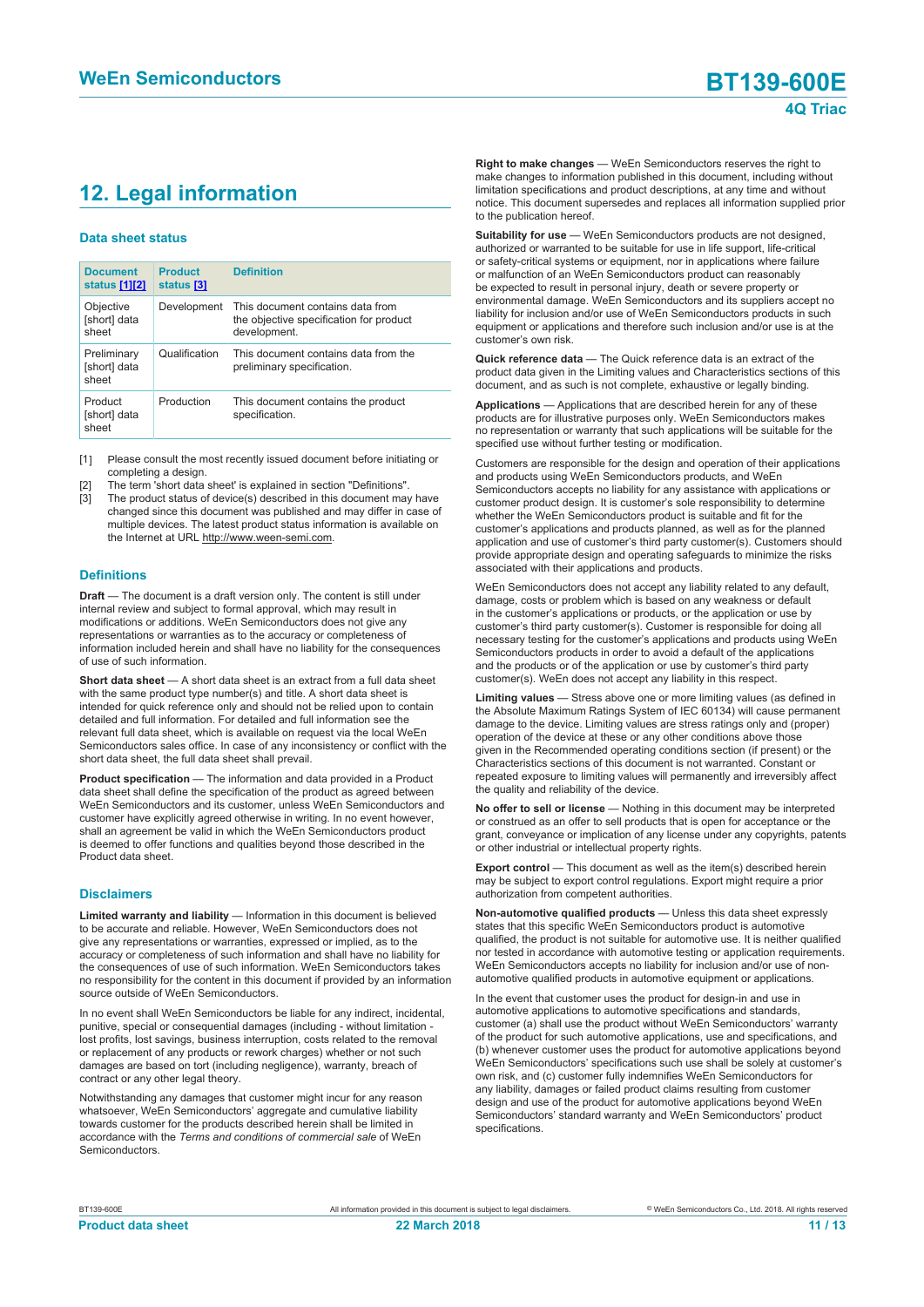**Translations** — A non-English (translated) version of a document is for reference only. The English version shall prevail in case of any discrepancy between the translated and English versions.

#### **Trademarks**

Notice: All referenced brands, product names, service names and trademarks are the property of their respective owners.